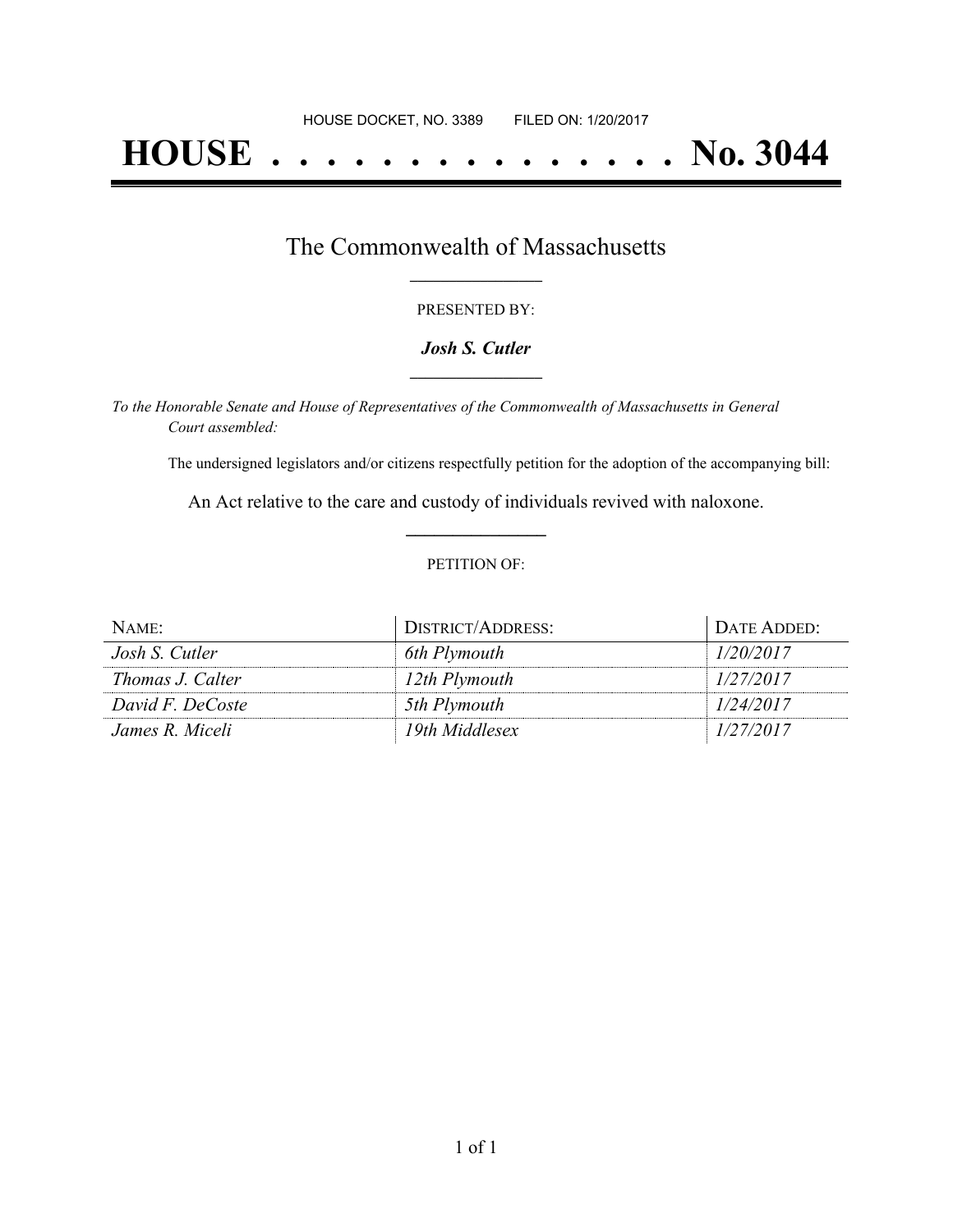## **HOUSE . . . . . . . . . . . . . . . No. 3044**

By Mr. Cutler of Duxbury, a petition (accompanied by bill, House, No. 3044) of Josh S. Cutler and others relative to the care and custody of drug dependent individuals revived with naloxone. The Judiciary.

### [SIMILAR MATTER FILED IN PREVIOUS SESSION SEE HOUSE, NO. *1480* OF 2015-2016.]

## The Commonwealth of Massachusetts

**In the One Hundred and Ninetieth General Court (2017-2018) \_\_\_\_\_\_\_\_\_\_\_\_\_\_\_**

**\_\_\_\_\_\_\_\_\_\_\_\_\_\_\_**

An Act relative to the care and custody of individuals revived with naloxone.

Be it enacted by the Senate and House of Representatives in General Court assembled, and by the authority *of the same, as follows:*

- 1 Be it enacted by the Senate and House of Representatives in General Court assembled,
- 2 and by the authority of same, as follows:
- 3 Striking out Chap. 111C Sec. 18 and inserting in place thereof:

4 Section 18. Subject to regulations and guidelines promulgated by the department, an

5 emergency medical technician may restrain a person who presents an immediate or serious threat

- 6 of bodily harm to himself or others. In the case of a person who is revived from incapacitation
- 7 via naloxone or experiencing the suspension of a drug overdose through the use and/or
- 8 administration of an opioid antagonist, an emergency medical technician may request and be
- 9 assisted by police officers, fire fighters, or other professional first responders for the purpose of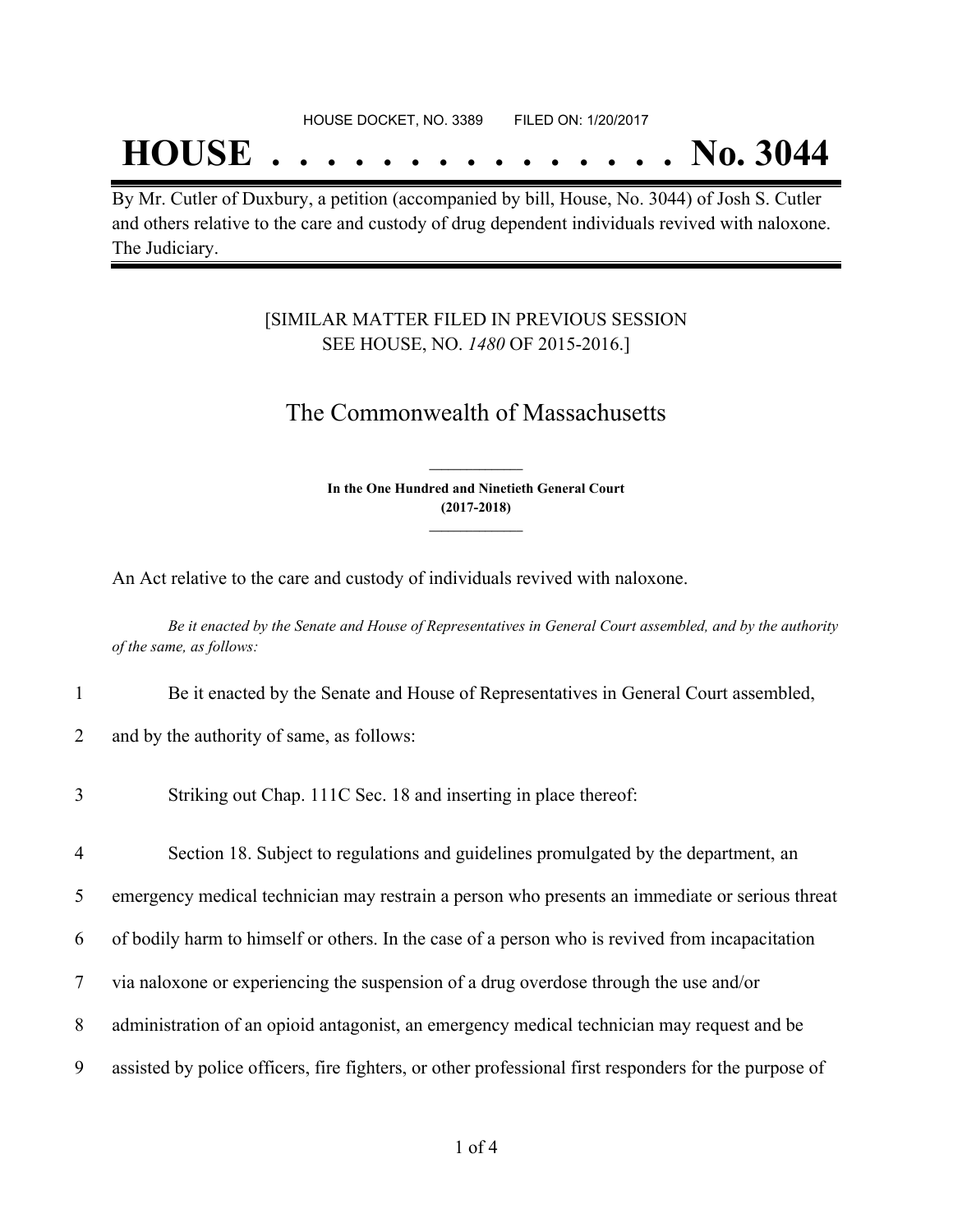restraining said person and to facilitate transportation to a hospital, clinic, or other health care facility. Any such restraint shall be noted in the written report of said emergency medical technician.

Striking out Chap. 111C Section 21 and inserting in place thereof:

 Section 21. No EMS personnel certified, accredited or otherwise approved under this chapter, and no additional personnel certified or authorized under section 9, who in the performance of their duties and in good faith render emergency first aid, cardiopulmonary resuscitation, transportation, transportation attendant to apparent overdose suspension or reversal, or other EMS, to an injured person or to a person incapacitated by illness shall be personally liable as a result of rendering such aid or services or, in the case of an emergency medical technician or additional personnel, as a result of transporting such person to a hospital or other health care facility, nor shall they be liable to a hospital for its expenses if, under emergency conditions, including attendant to apparent overdose, they cause the admission of such person to said hospital or health care facility.

Inserting into Chap. 111E Sec. 1 the following definition:

 "Incapacitated", the condition of a person who, by reason of the consumption of dependency related drug is (1) unconscious, (2) in need of medical attention including but not limited to observation (3) likely to suffer or cause physical harm or damage property, or (4) disorderly.

Inserting into Chap. 111E Sec. 9 the following paragraphs: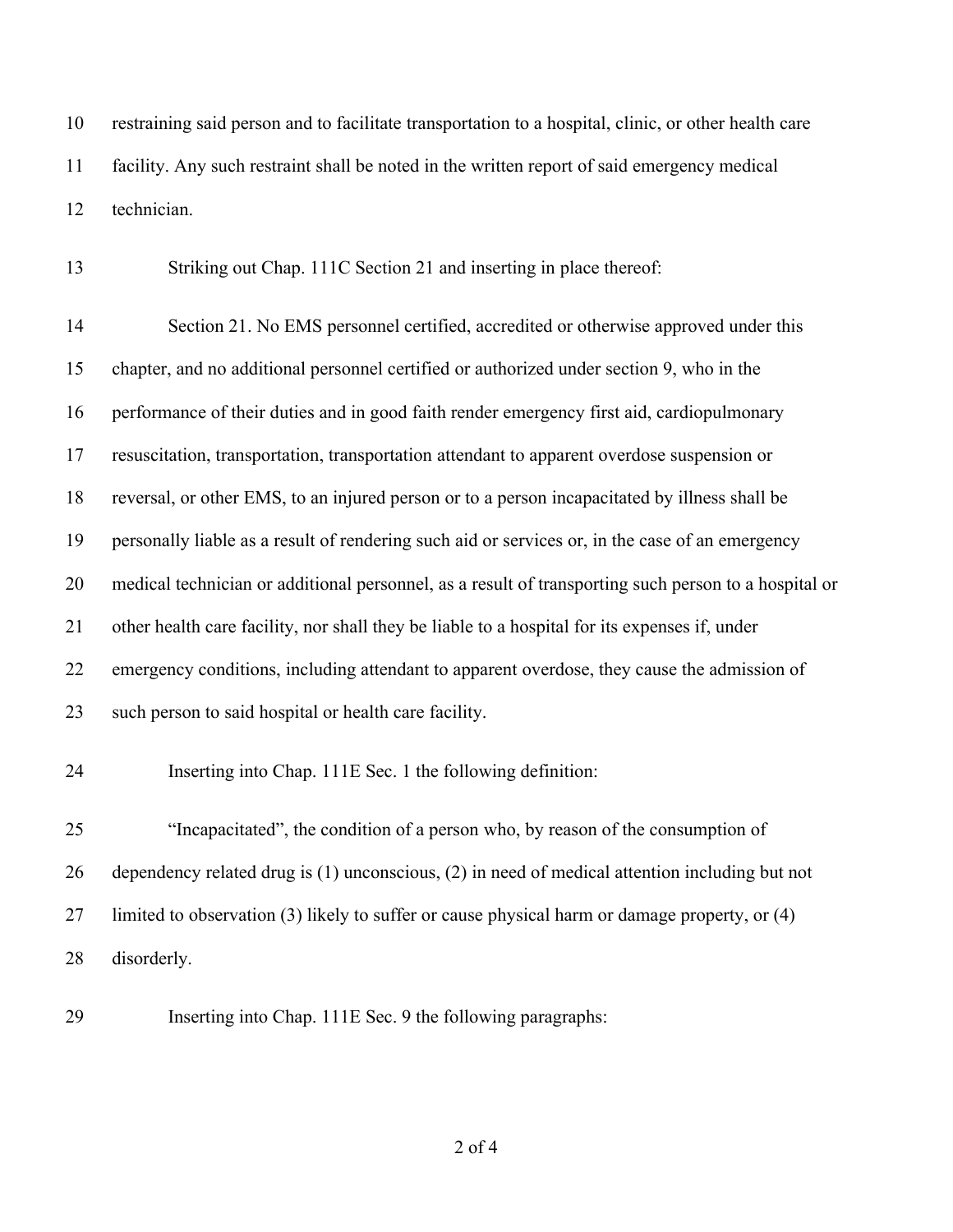Any person who is incapacitated, including but not limited to a person who is experiencing the suspension of a drug overdose through the use of naloxone and/or administration of an opioid antagonist or similar intervention, may be restrained and transported with or without consent to a hospital, clinic, or other health care facility for assessment, treatment and medical observation until, in the medical opinion of the treating clinician, the danger posed by opioid overdose has subsided and the patient has been observed for a period of time not less than 24 hours.

 An police officer acting in accordance with the provisions of this section may use such force as is reasonably necessary to carry out his authorized responsibilities. If the police officer reasonably believes that his safety or the safety of other persons present so requires, he may search such person and his immediate surroundings, but only to the extent necessary to discover and seize any dangerous weapons or controlled substances and contraband which may on that occasion be used against the officer or another person present.

 A person assisted to a facility pursuant to the provisions of this section, shall not be considered to have been arrested or to have been charged with any crime. An entry of custody shall be made indicating the date, time, place of custody, the name of the assisting officer, the name of the officer in charge, and whether the person held in custody exercised his right to take a blood test, which entry shall not be treated for any purposes, as an arrest or criminal record.

Striking out Chapter 112 Section 12V and inserting in place thereof:

 Section 12V. Any person who, in good faith, attempts to render emergency care including, but not limited to, cardiopulmonary resuscitation, defibrillation, transport to a hospital, or administration of an opioid antagonist such as naloxone, and does so without compensation,

of 4